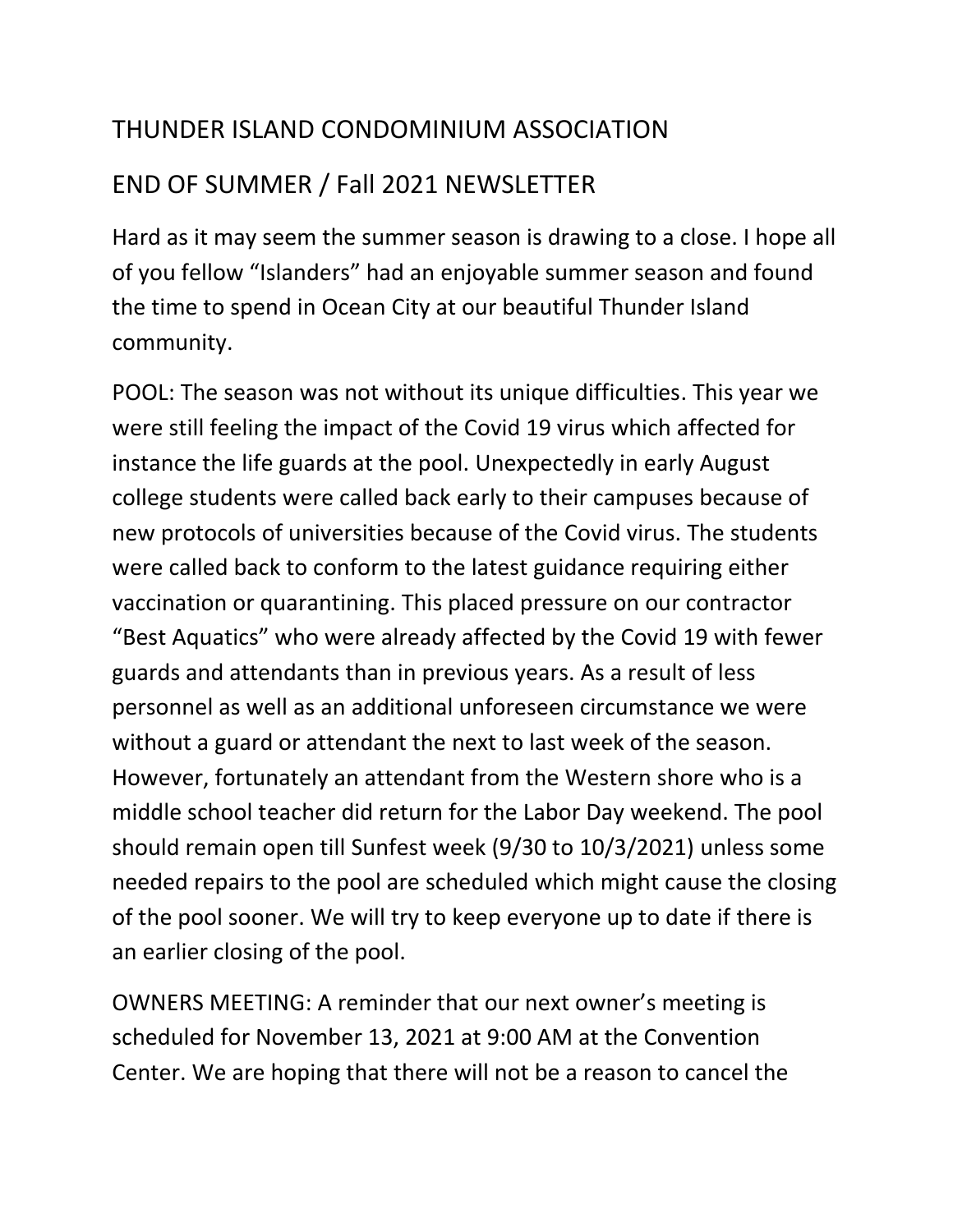meeting because of the continuing pandemic and State of Maryland guidelines which was the reason for last year's November meeting cancellation. There will be an election at the meeting for two (2) expiring terms of members of the Board of Directors. You have probably already received a "Nomination Form" for the pending election. If you are interested in running for office please fill out the form and return it to "Mana-Jit" by the due date.

At this time we would like to announce and welcome the winners of the absentee election we had in August. They were Rusty LaMotte and Jeffrey Walling. I want to thank the retired members Alex Mallari and Rich Mahan for their extended months of service caused by the November 2020 meeting cancellation. They both agreed to continue to serve until we could have an election. It should also be noted that Rusty LaMotte did accept the position of secretary formerly held by Alex Mallari and Davey Howells is our new Vice President replacing Rich Mahan. It was interesting to note that only 62 owners participated in the absentee election for the two (2) positions on the board.

I can't emphasize enough the importance of your presence at the owner's meeting so that the board can hear from you of your concerns and ideas. If you cannot attend please return the proxy form which will be sent to you in October with your packet of information for the meeting. It's also a good time during the meeting to convey to you what is happening at Thunder Island and hopefully assure you that your Board continues to function in the best interest of the association through their fiduciary responsibilities. It is not always a simple task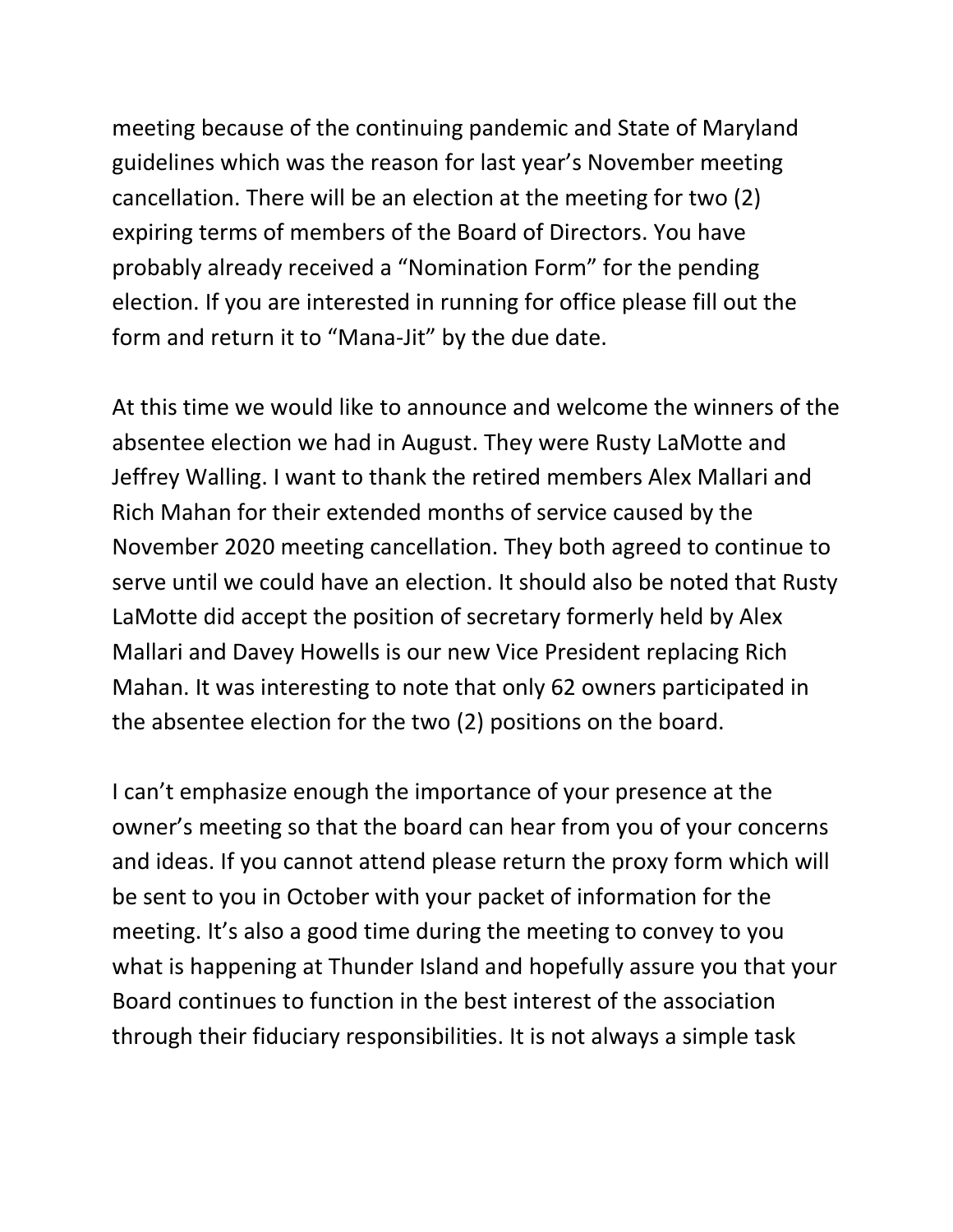when you realize for instance that we are dealing with a budget in excess of \$700,000.00.

It's also helpful for your board to hear from you about any problems or questions you might have. To aid you as in the past at the end of this email you will find the names of the present members of the board and their email addresses. In addition any issues or questions you may have concerning management and maintenance of the property can also be directed to Brett Staley at "Mana-Jit", our property management company.

ROOFING: As you are probably aware since you should have received an announcement earlier that we have contracted with "Charm City Roofing" to recoat and treat all of our building's roofs. This has been done in the past every few years as a preventative maintenance effort to prolong the life of the roof. This is also being done in anticipation of a major roof overlay to occur in 2024. The recoating and treatment is scheduled for the week of October  $4<sup>th</sup>$ . We apologize in advance for any inconvenience this may cause but it is hoped that it will not interfere with your enjoyment of Ocean City.

DOGS: In past newsletters and briefly at our owners meeting in May the subject of dogs and registration of owners dogs has been discussed. As a result of the interest and dedication of a few owners they as a committee will have a plan to be presented at the November meeting. The purpose of the plan is to reinforce the fact that according to our By Laws only owners may have dogs on the premises. Over the years there has been a lax enforcement of this issue with many renters bringing their dogs with them when they rent a condo. Hopefully, the renewal of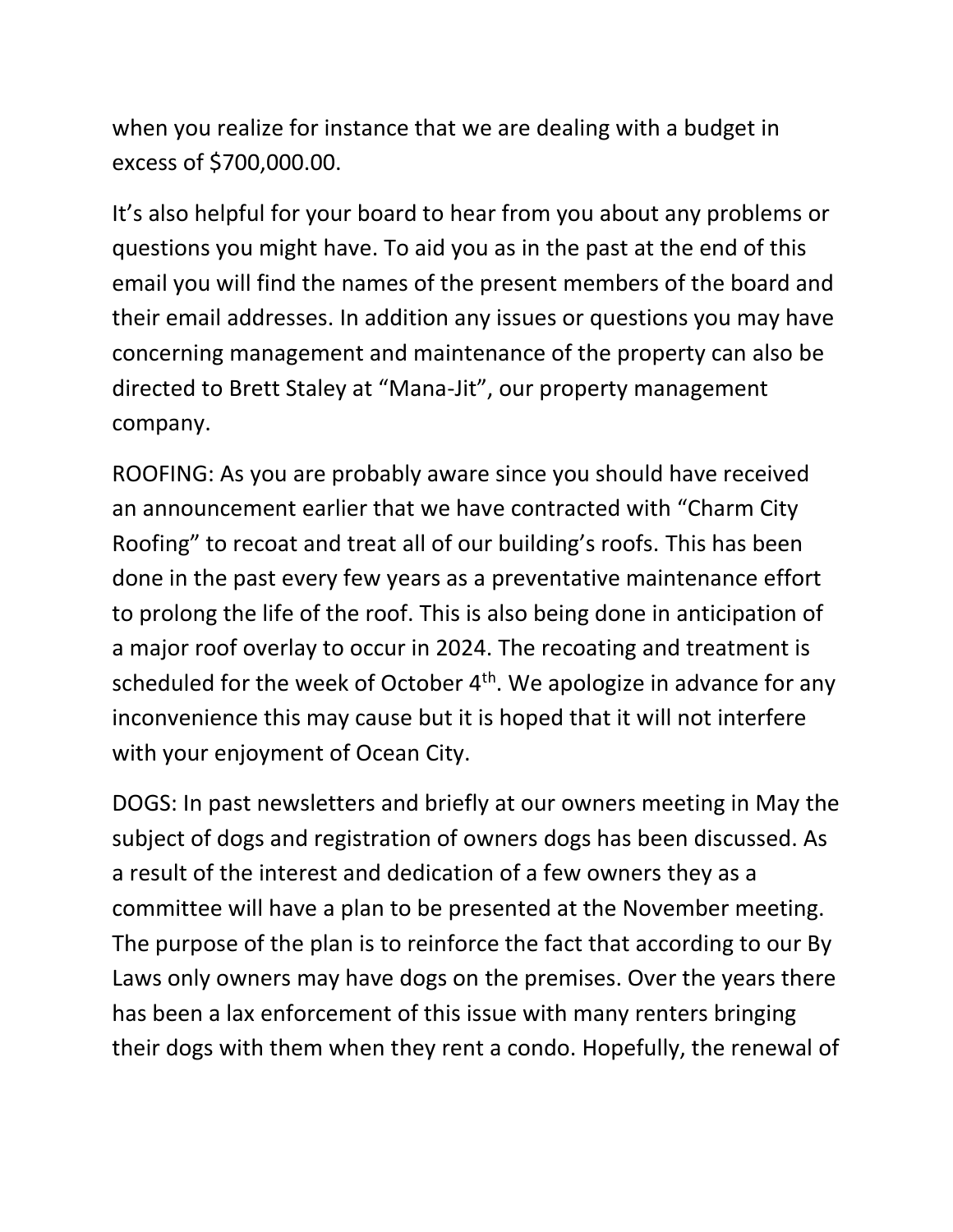this rule enforcement and its method and protocols will alleviate an apparent problem over time.

SMOKING: As many of you know over the past years smoking of tobacco products as well as an increased prevalence of marijuana has been a major complaint of many owners. It was decided by the Board of Directors to take a survey of the owners to see if the owners were in favor of having a smoke free campus at Thunder Island. The survey stated that smoking would not be allowed in any of the common areas of the property as well as the limited common area namely condo porches. It was suggested that smoking would be allowed along the grass plot, tree lined area on Convention Center Drive as well as the tree lined and grass plotted area known as the dog walking area on the East parking lot. Any owner can designate their condo to be a nonsmoking condo thus banning smoking within the condo. Unfortunately there were only 69 votes cast with 45 supporting "no-smoking". The Board's initial thought was perhaps this is not a good representation of the ownership. We have reached out to our attorney for his opinion and we are also seeking data from another condo association which had a similar survey with voting. We hope to have an update soon.

SIDING WARRANTY: It has been observed that some owners are attaching materials and decorative elements to the siding material on their porches. As a reminder during the siding project we were all advised that there was to be no drilling, or any penetration of the siding material due to the siding manufacturer's warranty. If there is a nail or screw used to hang such decorative elements and as a result there is damage incurred in the future any replacement of the siding material will be at the owner's expense.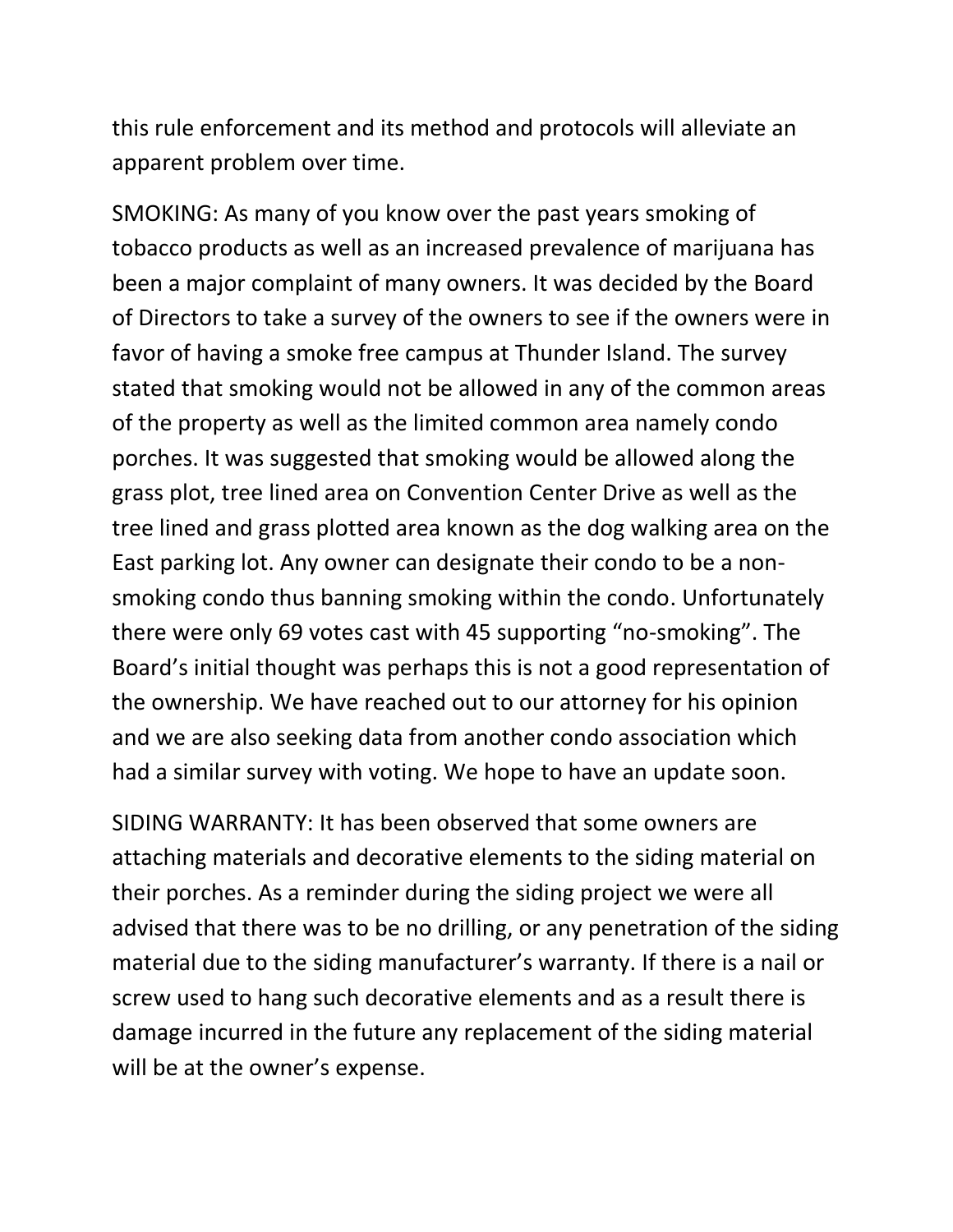KAYAK & PADDLE BOARDS: I believe we are making headway on the continuing effort to provide a kayak and paddle board storage structure. Thanks to Ken Earle's persistence and perseverance he has affirmed that a storage structure does not require a permit. Hopefully a storage structure will be in place for the 2022 season. The desired floating launch will require a permit and possible public hearing and as a result will be more costly with studies, engineering, as well as design, etc. Due to the anticipated cost of the floating launch the Board of Directors will need to consider how and when this expense can be absorbed based upon the planned expenditure of funds for capital improvements based upon the present reserve study.

BOATING PIERS & DOCKS: Just as a reminder that Russ Long is our "Dock Master" and he and Ken Earle together manage the boat and trailer issues. This summer an inspection of the docks and piers was conducted with Mitch and "Mana-Jit" and some physical issues were found which have been addressed by Mitch. It was also decided that before the start of the 2022 season another inspection will be performed to anticipate any needed repairs and maintenance.

LANDSCAPING: We hope you have had an opportunity to see the landscaping improvements throughout the property. Many thanks to the landscaping committee made up of John Lee, Rusty LaMotte and headed by Jim Slater. All plantings are specifically selected for being native plants almost guaranteeing success. There was an incident with a male dog causing the loss of two plants. We believe the problem has been corrected and hope to not have any future plant losses. The committee also welcomes your comments and suggestions.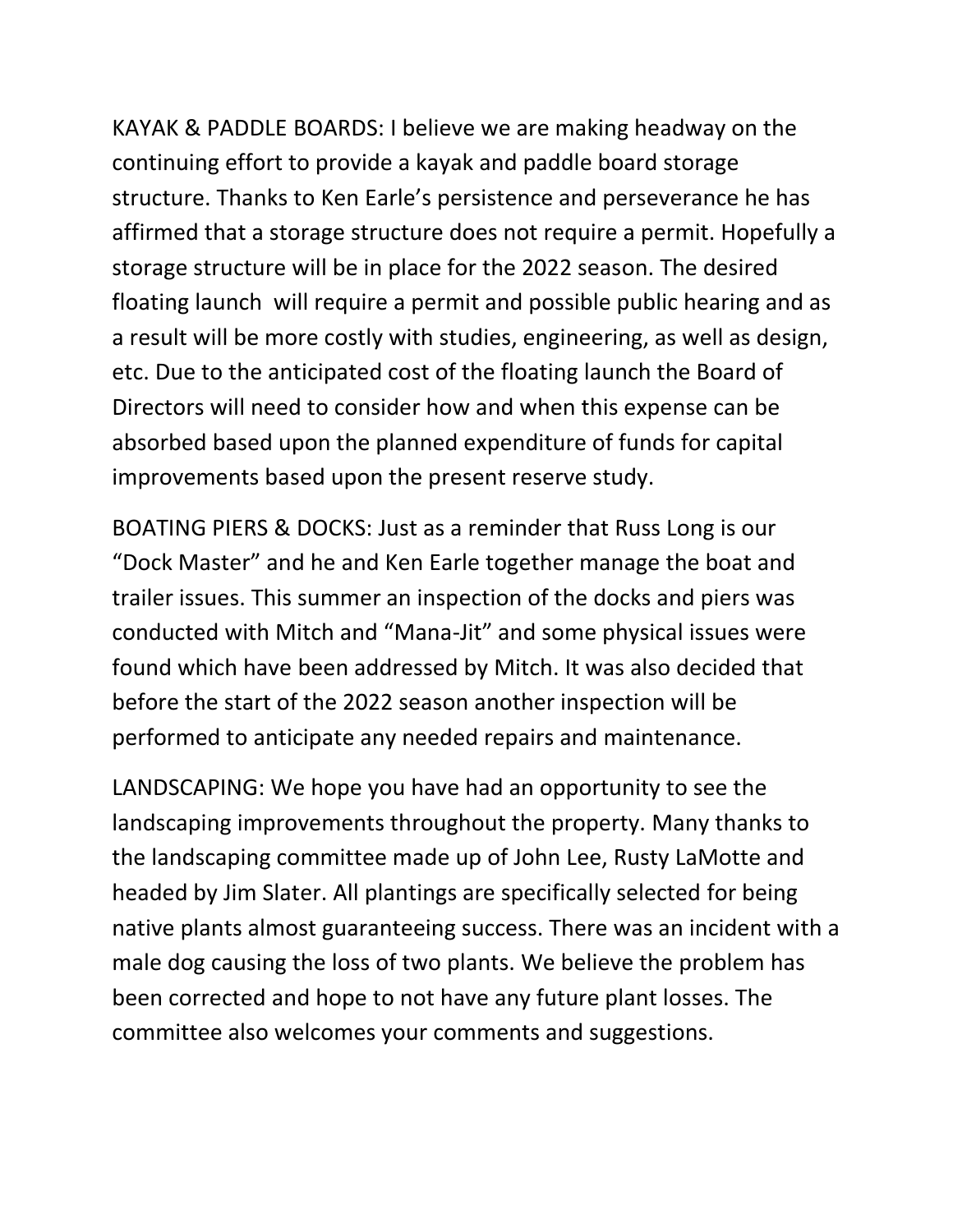EXTERMINATORS: Over the summer we did have a bug issue with an owner's unit having a slight infestation of roaches. "Mana-Jit" received a report from the owner's real estate broker about requiring a third treatment at which time an inspection of the neighboring units was ordered by "Mana-Jit" of all neighboring condo units. In short it is the owners responsibility to not only contract with an exterminator in such instances but, in addition such action should be reported to "Mana-Jit" in order to avoid an even wider spread to adjoining units. Just as we had to advise two (2) years ago when the erosion project was under way at the "D" building, keep your unit clean and remove trash daily and do not store food items if you the owner are not going to be using your condo for an extended period of time.

SECURITY: It was a relatively quiet and calm summer season with very few incidents reported. The guards were on duty from 8:00 PM till 4:00 AM starting on Memorial Day thru and including Labor Day. ABCO our security contractor will be on duty for quite a few sanctioned and unsanctioned events in O.C. as in years past primarily during the Fall.

ARC COMMITTEE: Just a reminder that if you are planning to have any interior improvements to be done by you or a contractor please check with the Thunder Island web page for information and directions. Andy Balto is the chair of the committee and will respond to any questions you may have. Also, keep in mind that if anyone is contracting with Mitch Andrews, our on-site maintenance man, for any work or home improvements to their condos they are contracting with Mitch directly as an independent contractor and in no way is that contractual relationship related to the Thunder Island Condo Association. This needs to be stated and understood for insurance reasons.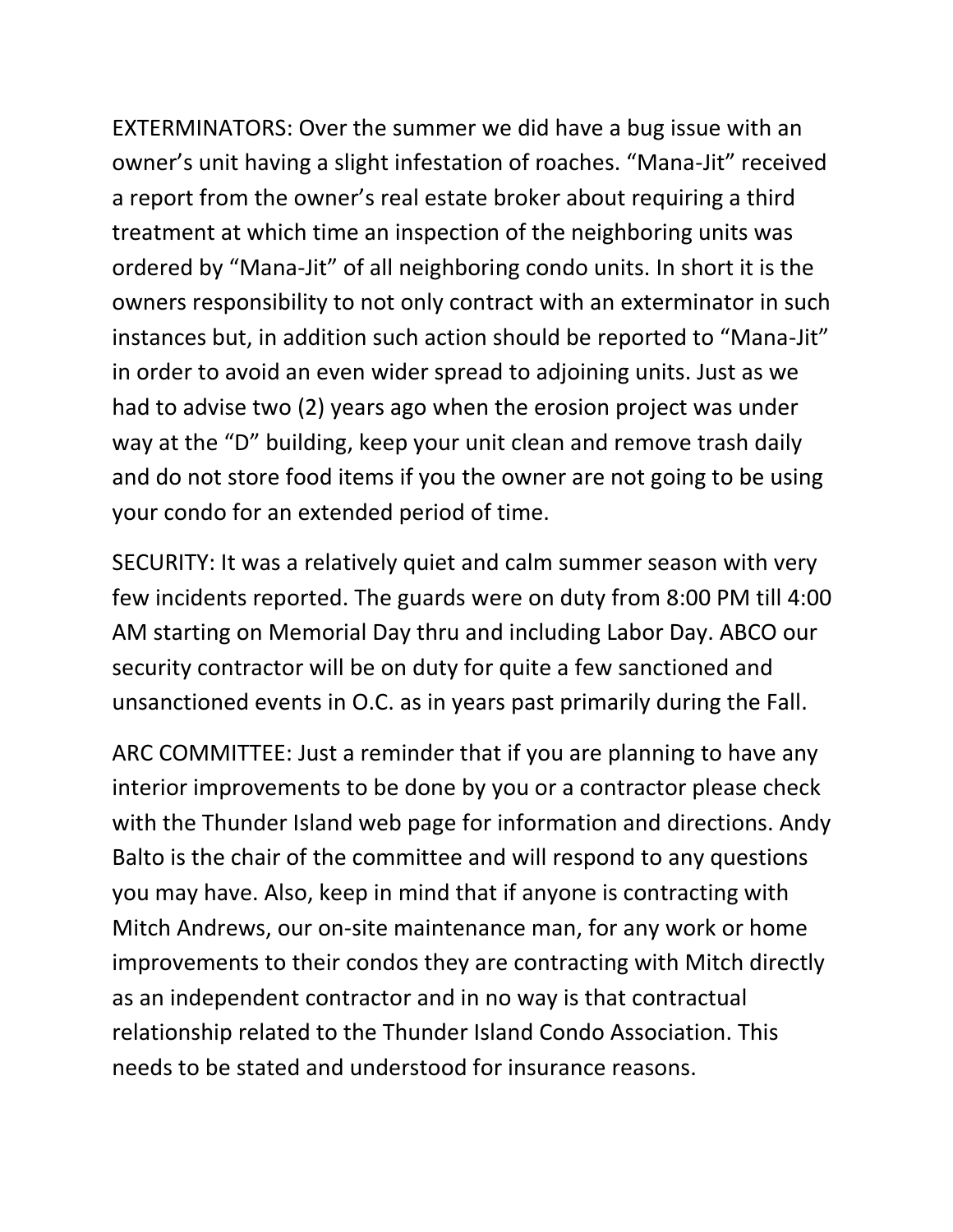HOLIDAY REAL ESTATE: There were no unusual issues this year with rentals other than due to some vandalism experienced to their drop box the association approved the installation of cameras at the #108 office to observe and record activities during and after hours of operation. So smile and wave as you pass by or visit their office. We hope to have a report from Holiday shortly concerning results of rentals for the year as well as the sale of any units at Thunder Island. Just as a reminder and hopefully as an incentive please remember that through the terms of the lease agreement with Holiday the condo association benefits financially with additional income. This is derived from any rental or any sales in which Holiday is involved. This additional income is in addition to the monthly rental paid by Holiday.

LEGAL: It is hoped that we will have our attorney Randy Coates attend the November 13<sup>th</sup> owners meeting to explain for you the many issues that have been confronted in the last two (2) years. Such subjects as the directions and actions we are taking about smoking, dogs, legal access to condos by the association, water leaks and other damage issues caused by neighbors, etc.

MANA-JIT: Our property management company functioned well this past year after the first year which was a learning year for both "Mana-Jit" and your association. As has been mentioned in the past the initial transition from the previous management company was practically seamless which made the progress this past year even smoother. You are reminded that if there are any questions you may have concerning the management, maintenance of the property and development please contact "Mana-Jit". We are still plagued with water issues which have resulted in damage to your neighboring tenants and "Mana-Jit" would like to remind everyone of the common sense steps that can be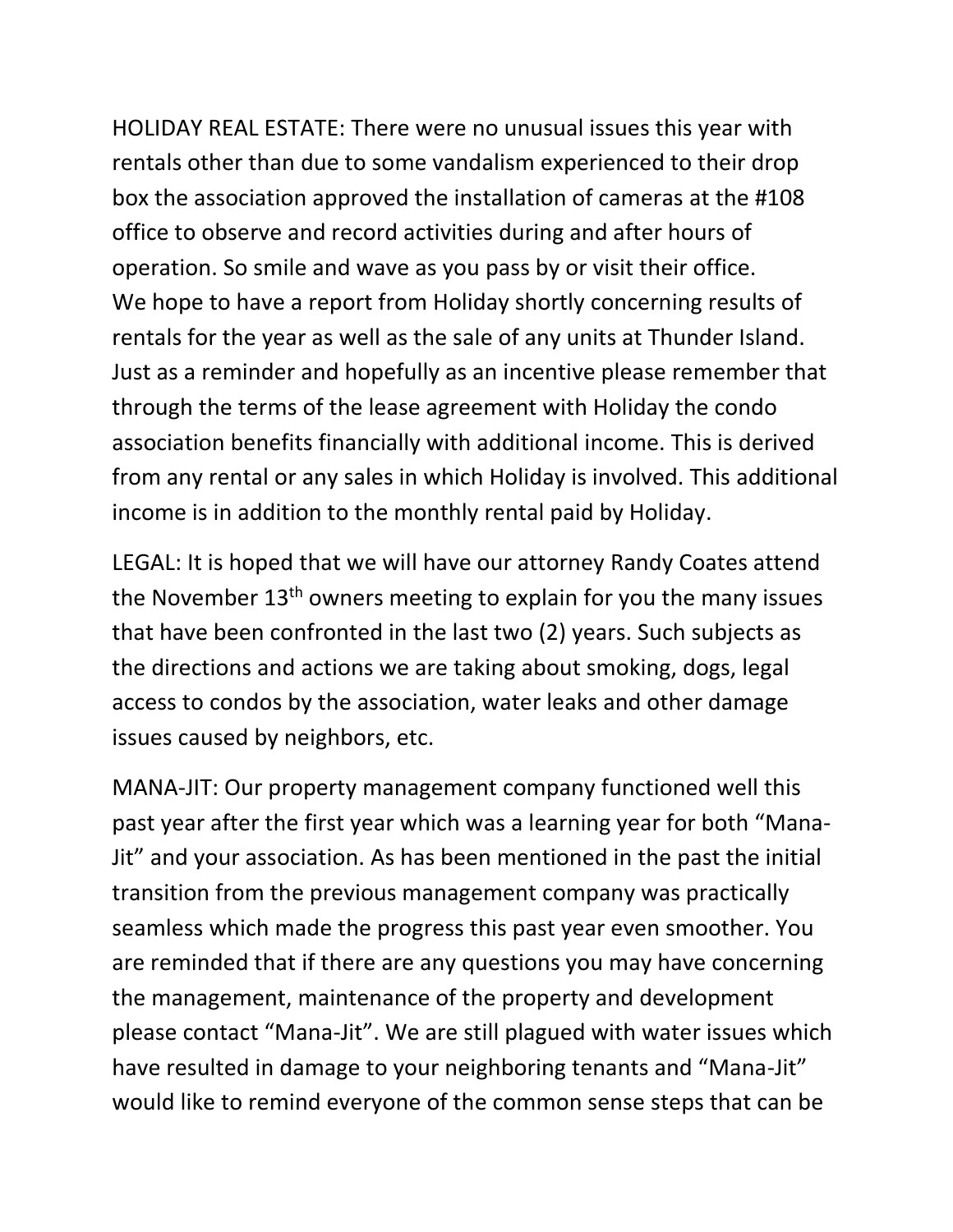taken to avert water leaks and damage.

a) If the hot water heater is more than ten (10) years old replace it.

b) If the toilet seals (wax rings) are original, replace them.

c) Dish washer supply and discharge lines should be inspected.

 d) Braided metal clad water supply lines are recommended for washing machines.

 e) Washing machine discharge lines should be properly attached to the drain.

 f) A/C condensation line should be cleaned each season by your HVAC contractor.

Additionally, even though the treatment for pests and vermin is the responsibility of you as an owner if there are any signs of rodents, roaches, bed bugs, etc. please notify "Mana-Jit" so that a supposed local infestation doesn't become a multiunit problem.

Also remember two (2) owner's blue parking passes can be obtained from the "Mana-Jit" office free of charge. If additional passes are requested in excess of the allotted two (2) for your renters there will be a charge for the additional guest passes which are white.

INSURANCE: As a reminder we did not increase our deductible on our Master Insurance Policy. Our deductible remains at \$5,000.00. We must all maintain Condo Unit Owner Policies on our individual units. Please check that you have, at a minimum \$5,000.00 of coverage on your Dwelling & Loss Assessment coverage. This should cover you in the unlikely event an individual unit owner would be held accountable/liable for a claim and will incur the \$5,000.00 deductible solely. If you use your condo as a rental, part or full time, it is advisable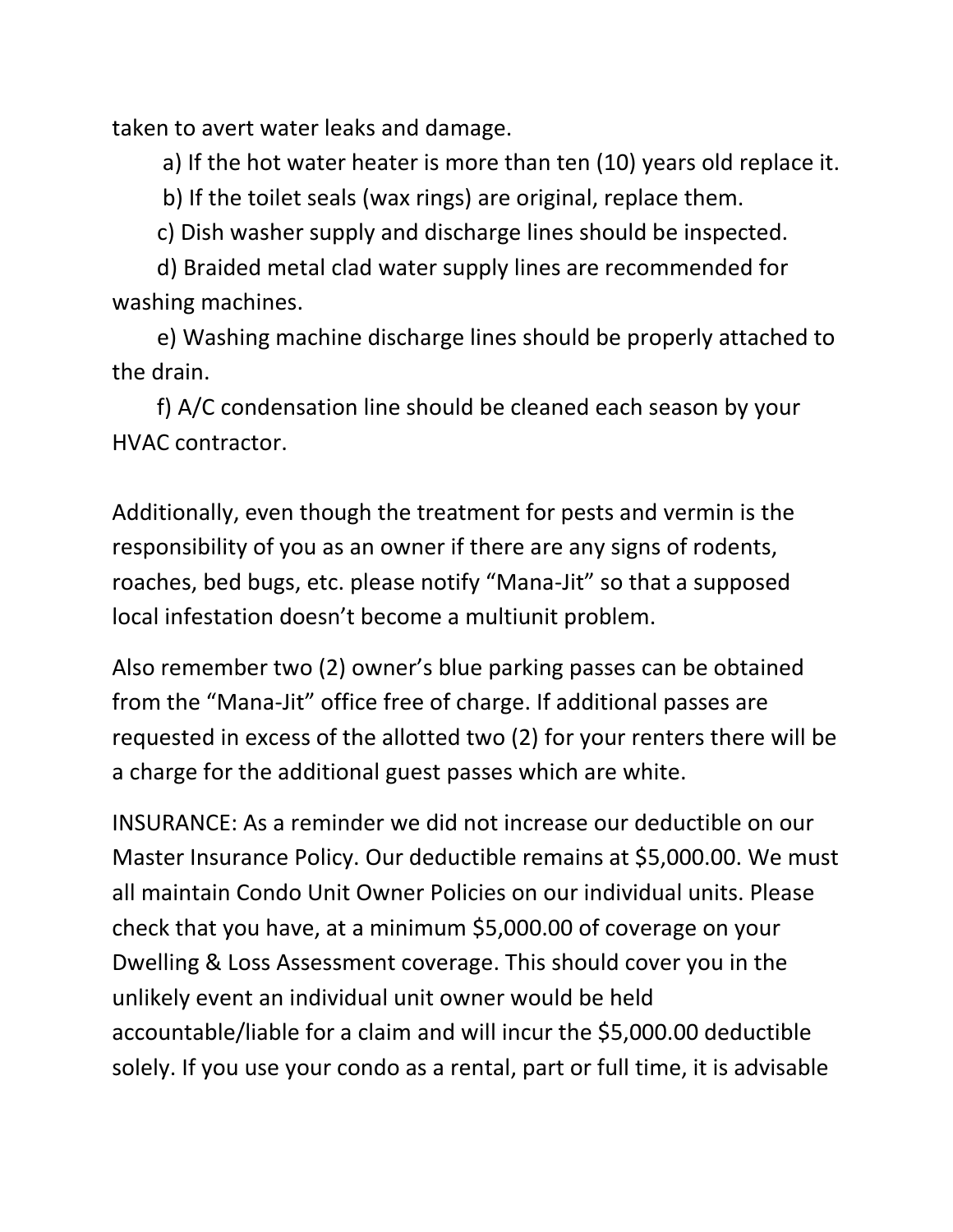to have an endorsement on your policy for this activity. Please check with your Insurance Company/agent on the above.

TRAILER PARKING: Following the existing By Laws it should be noted that the parking of storage trailers on our lots is not allowed and if an owner does need to do so they are to seek permission from the board. However, over the years an exception has been made for special off season Ocean City events which generally draw renters to Thunder Island. If that occurs the renters are required to pay a fee for the parking of a trailer on our lot for the event. Only renters staying at Thunder Island are allowed parking of trailers. This past year with the retirement of Emory Sutch, Ken Earle stepped forward to be in charge of collecting those additional fees for which we thank him. The point of all of this is if you as an owner rent your condo you must make your renters aware of the fact that if the renters wish to bring a boat for their week(s) of vacation or if the renters are in O.C. for a special event and the renter is bringing a trailer there is a fee for such storage. It was further decided after a meeting with Russ Long, Ken Earle and "Mana-Jit" that the fees for both the boats and the trailers would be increased from \$50.00 to \$100.00 each per week.

BOARD MEMBERS: As promised here is the list of present board members, their area of responsibility and email address:

Gary Maufer, President [g\\_maufer7949@aol.com](mailto:g_maufer7949@aol.com) Dave Howells, Vice Pres. [dhowellsjr@yahoo.com](mailto:dhowelljr@yahoo.com) Rusty LaMotte, Secretary [thunderislandboard@gmail.com](mailto:thunderislandboard@gmail.com) Les Schott, Treasurer [lcs001@aol.com](mailto:lcs001@aol.com) Stephanie Owens, Insurance [nino999@comcast.net](mailto:nino999@comcast.net) Jim Slater, Landscaping [east610@comcast.net](mailto:wast610@concast.net) Jeffrey Walling, At Large [wallingjrw@gmail.com](mailto:wallingjrw@gmail.com)